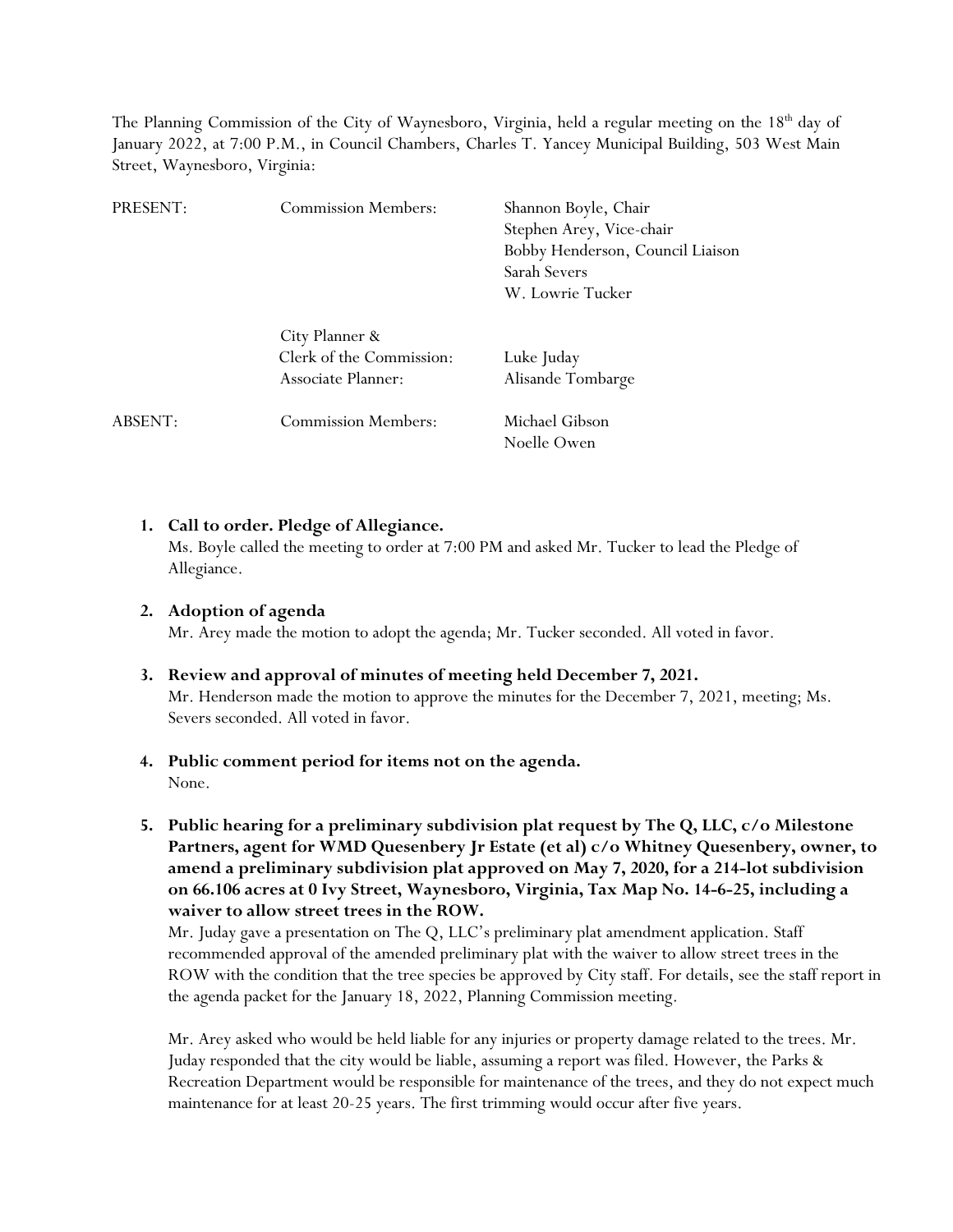Mr. Arey confirmed that the streets would be 25-26 feet wide, that parking would be limited to one side of the street, and that the buyers of the houses would be informed of the parking limitation prior to purchase. Mr. Juday confirmed that there are provisions in place to make the buyers aware of the parking limitations.

Ms. Boyle opened the public hearing.

Ms. Boyle invited the applicant to come forward and speak on behalf of the application. LJ Lopez of Milestone Partners, applicant, spoke in support of the waiver to allow the trees in the ROW, stating that the ROW is the best place for the trees, given the density of the development and the required setbacks.

No member of the public came forward to speak; staff confirmed no public comments were received via phone or email. Mr. Juday mentioned that the neighboring developer is in support of the application.

Ms. Boyle closed the public hearing.

Mr. Tucker made the motion to approve the preliminary plat amendment with the waiver to allow trees in the ROW with the condition that the City approve the tree species planted. Mr. Arey seconded. Vote was 5-0 in favor.

# **6. Public hearing for a zoning text amendment request by The Q, LLC, c/o Milestone Partners, applicant, to amend City Code Section 98.5.1.5.A.3.(g) to change the allowable maximum width of impervious vehicle travel ways and parking areas within the required front yard setback.**

Mr. Juday gave the presentation on the proposed zoning text amendment to change the allowable maximum width of impervious vehicle travel ways and parking areas within the required front yard setback with staff not putting forth a recommendation. For details see the staff report in the agenda packet for the January 18, 2022, Planning Commission meeting.

Ms. Boyle opened the public hearing.

Ms. Boyle invited the applicant to come forward and speak on behalf of the application. LJ Lopez of Milestone Partners, applicant, gave a presentation in favor of the proposed text amendment. Mr. Lopez's primary concerns were providing adequate parking for the houses in the Ivy Commons subdivision and aesthetics. He stated that the houses would be built with two-car garages, and a 13-foot-wide driveway that flares out right at the garage would look strange. For aesthetic purposes, the driveway should align with the 16-foot garage door. Mr. Lopez showed examples of subdivisions with narrow lots and 16-foot driveways that were similar to the cluster development occurring at the Ivy Commons subdivision. The houses in the Ivy Commons development have compact front lawns with 15-foot setbacks. The houses are being built several feet back from the front yard setback to allow a vehicle to be parked in the driveway without sidewalk overhang. He concluded by observing that the small change in driveway width would have a big impact on the neighborhood and help curtail inappropriate changes buyers might later make to expand the driveways.

Ms. Severs asked if there would be any restriction on the buyers of the houses adding more driveway surface area. Mr. Juday said no, that there is no way to monitor the widening of driveways by homeowners because the required permit does not require a site plan review. There has been discussion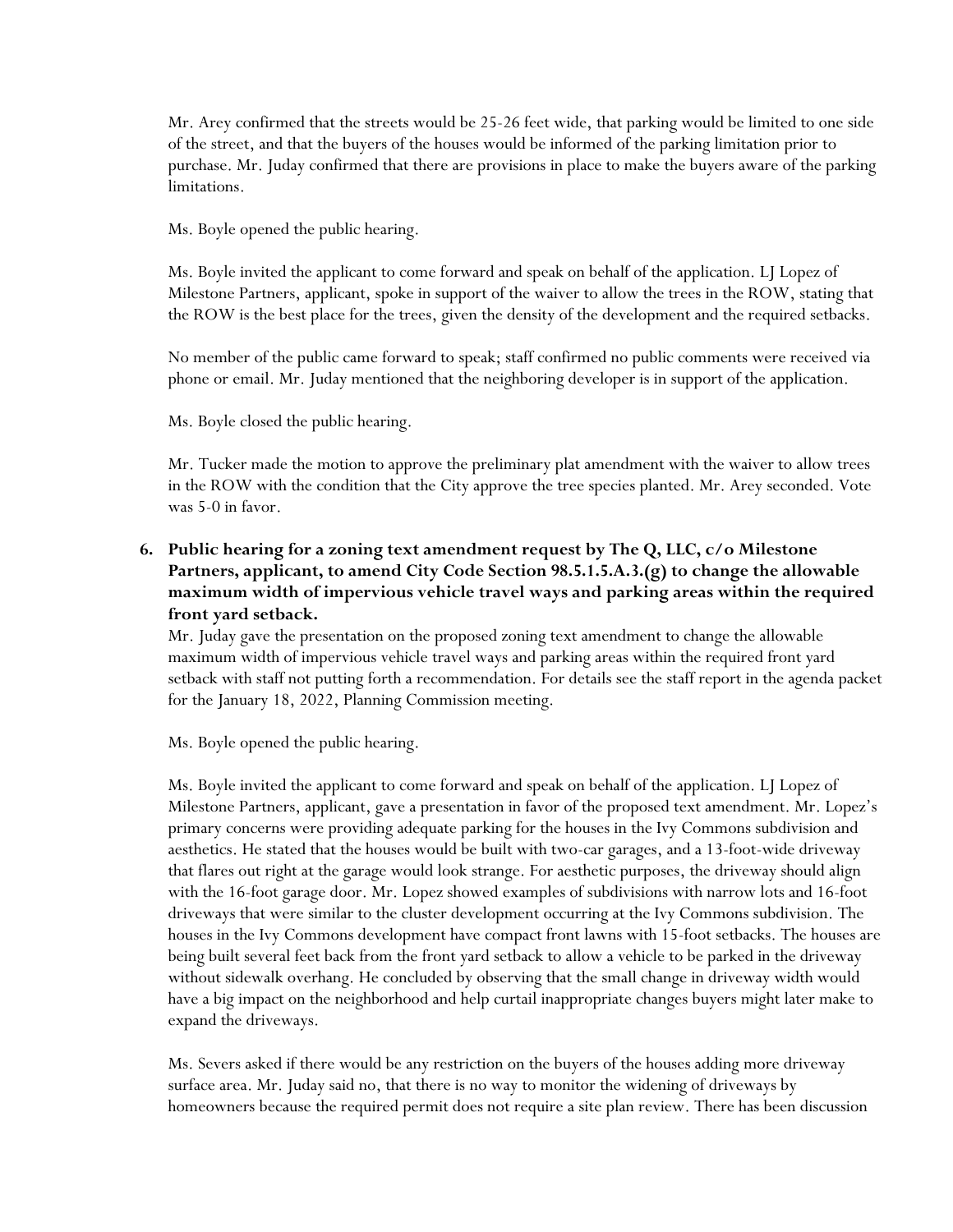about trying to monitor and cite homeowners as needed for driveway expansions that exceed what is allowable under the zoning ordinance, but that it's been considered an overreach.

It was suggested that, in order to limit the ability of homeowners to expand the driveways wider than 16 feet, a restriction be included in the subdivision's covenants.

Mr. Arey suggested removing the "or 25% of lot width, whichever is greater" from the proposed language. Mr. Tucker agreed with Mr. Arey's suggestion.

Mr. Lopez, applicant, reiterated that widening the driveways to 16-feet is only in the area between the ROW and the front yard setback, and it would help decrease pressure on available parking and align the zoning ordinance with the application of cluster developments with two-car garages. The site plan takes into account the stormwater runoff associated with the increased impervious surfaces.

David Sheldon, president of the Claybrook Homeowners Association Phase 1, came forward to speak. He was not opposed to the expansion of the driveways, but did express concerns about the stormwater infrastructure being able to handle the additional runoff. The Homeowners Association owns and maintains a pond and has already had issues with runoff from the new development. The Association would like some assurances that the additional runoff from the increased driveway width would be adequately handled by the stormwater system.

Mr. Tucker asked the applicant about the status of the stormwater management plan. Mr. Lopez confirmed that the stormwater management plans were reviewed and approved as part of the public improvement plans. Mr. Tucker then asked for confirmation that the impervious calculations for the stormwater management plans included the expanded driveways. Mr. Lopez confirmed it. Mr. Juday commented that the plans submitted for the Ivy Commons subdivision included 16-foot-wide driveways.

Staff confirmed no public comments were received via phone or email.

Ms. Boyle closed the public hearing.

Mr. Henderson commented on the difficulty of plowing snow in the new portion of the Claybrook subdivision due to the narrower streets. Mr. Tucker said Mr. Arey's idea of removing "or 25% of the lot width, whichever is greater" was a good idea. Ms. Boyle agreed.

Mr. Arey made the motion to amended the City Code Section 98.5.1.5.A.3(g) to change the allowable maximum width of impervious vehicle travel ways and parking areas within the required front yard setback to 16 feet as proposed, eliminating the portion of the proposal containing "or 25% of the lot width, whichever is greater."

Ms. Severs seconded. Vote was 5-0 in favor.

#### **7. Presentation of the 2021 Planning Commission Annual Report**

Ms. Tombarge presented the annual report. For details, see the 2021 Planning Commission Annual Report in the agenda packet for the January 18, 2022, Planning Commission meeting.